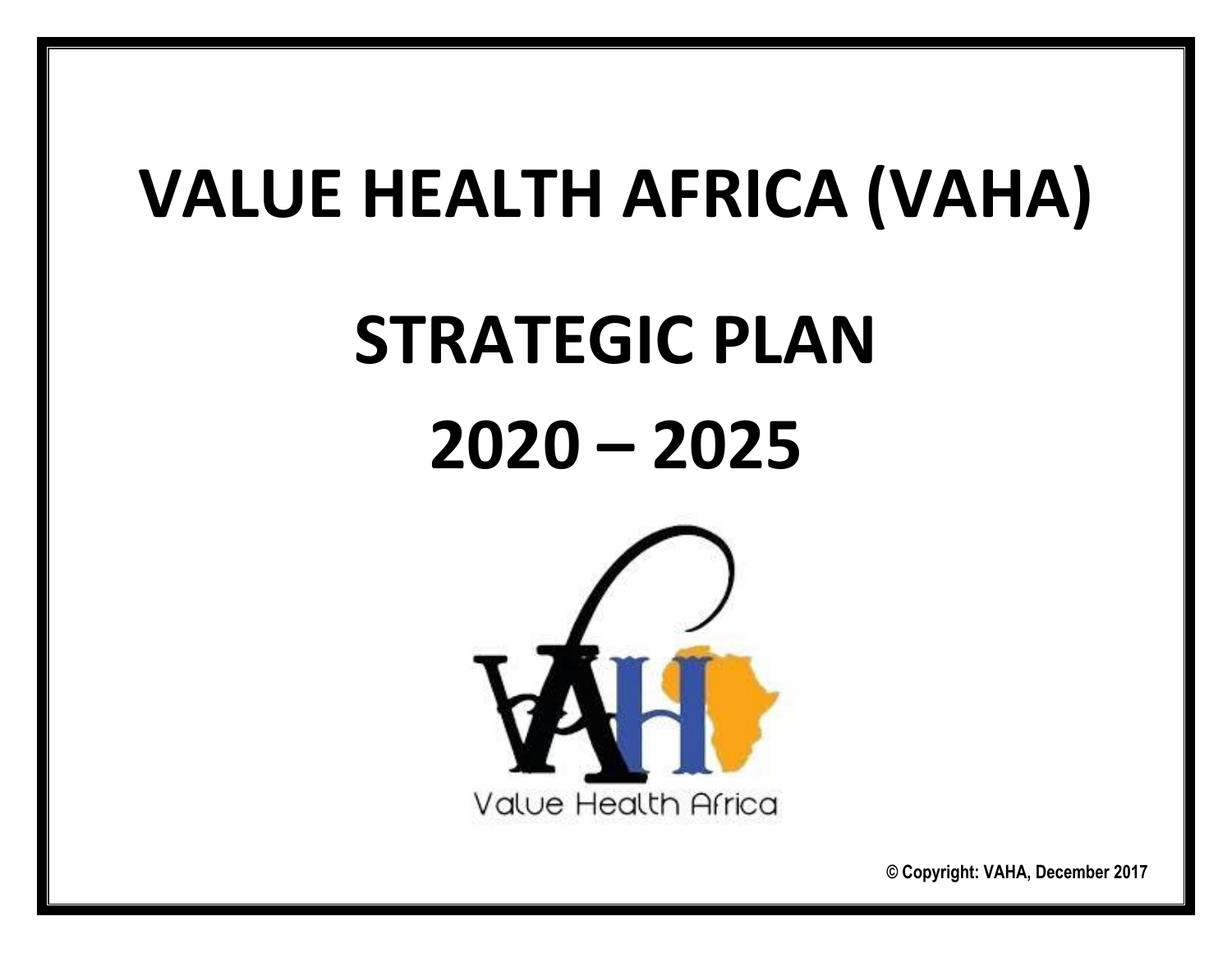### Contents

| 1 <sub>1</sub> |       |  |
|----------------|-------|--|
| 1.1            |       |  |
| 2.1            |       |  |
| 2.             |       |  |
| 3.1            |       |  |
| 3.2            |       |  |
|                | 3.2.1 |  |
|                | 3.2.2 |  |
|                | 3.2.3 |  |
|                | 3.2.4 |  |
| 3.3            |       |  |
| 3.             |       |  |
| 4.1            |       |  |
| 4.2            |       |  |
| 4.3            |       |  |
| 4.4            |       |  |
|                | 4.4.1 |  |
|                | 4.4.2 |  |
|                | 4.4.3 |  |
|                | 4.4.4 |  |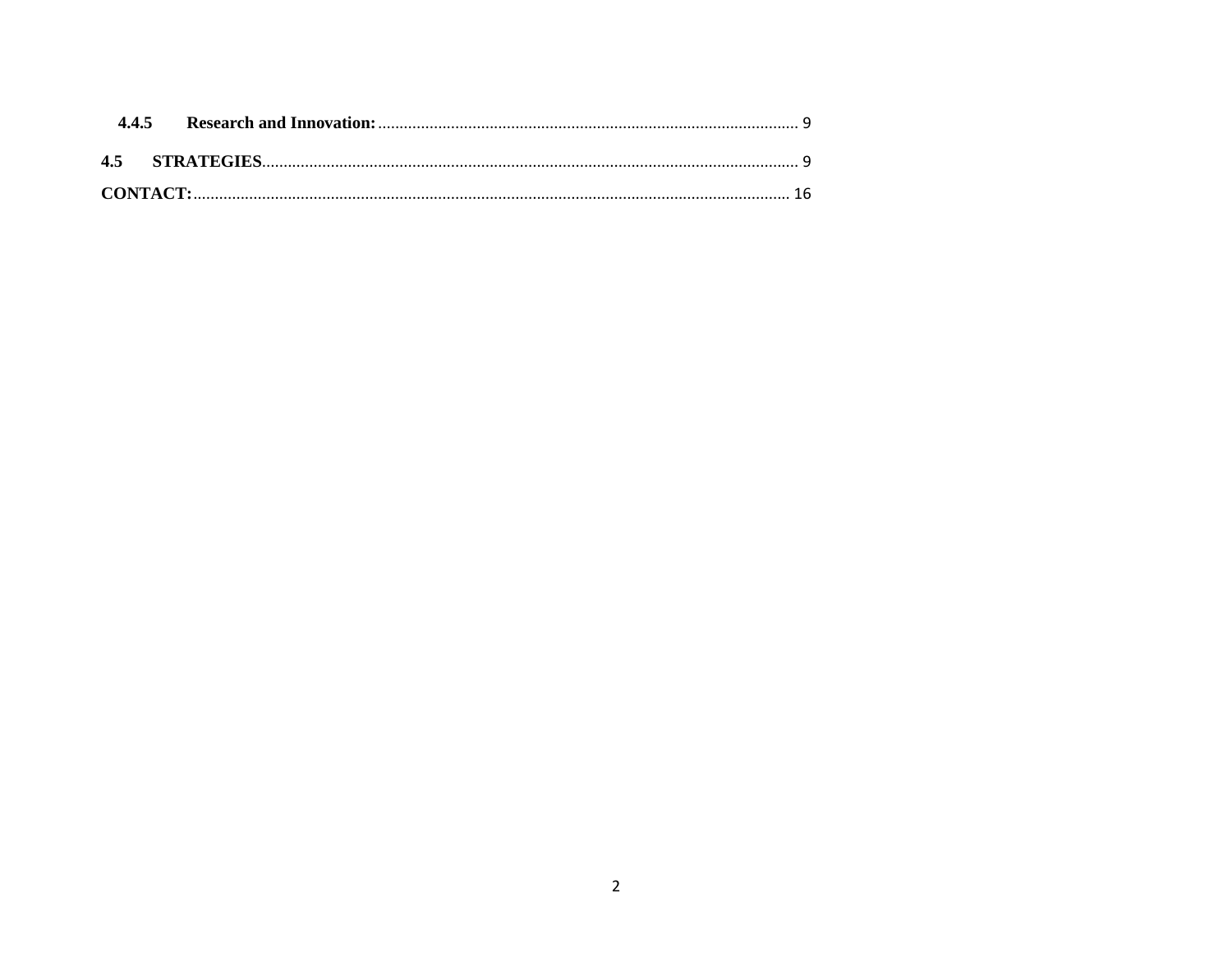#### <span id="page-3-0"></span>**1. INTRODUCTION**

#### <span id="page-3-1"></span>**1.1 PURPOSE OF THIS STRATEGIC PLAN**

This document will facilitate the elaboration of specific actions to undertake in order to ensure holistic growth and improvement of service delivery in the organization. This strategic plan will serve as the driver for the organization in terms of prioritization of activities, impact assessment, as well as elaboration and adoption of future action plans. Finally, through this strategic document, VAHA hopes to drive its course in order to carryout effective evidence-based resource mobilization, towards improving on its health outreach programs in Cameroon, the African continent, and beyond.

#### **1.2. ABOUT VAHA**

Value Health Africa (VAHA) is a non-profit, whose mission is to add value to life by improving health and wellness in Cameroon. Our work is focused on reducing premature mortality from communicable and **non-communicable diseases** and fostering **sexual and reproductive health**, through strengthening **access to primary health care**, **policy advocacy** and **research**.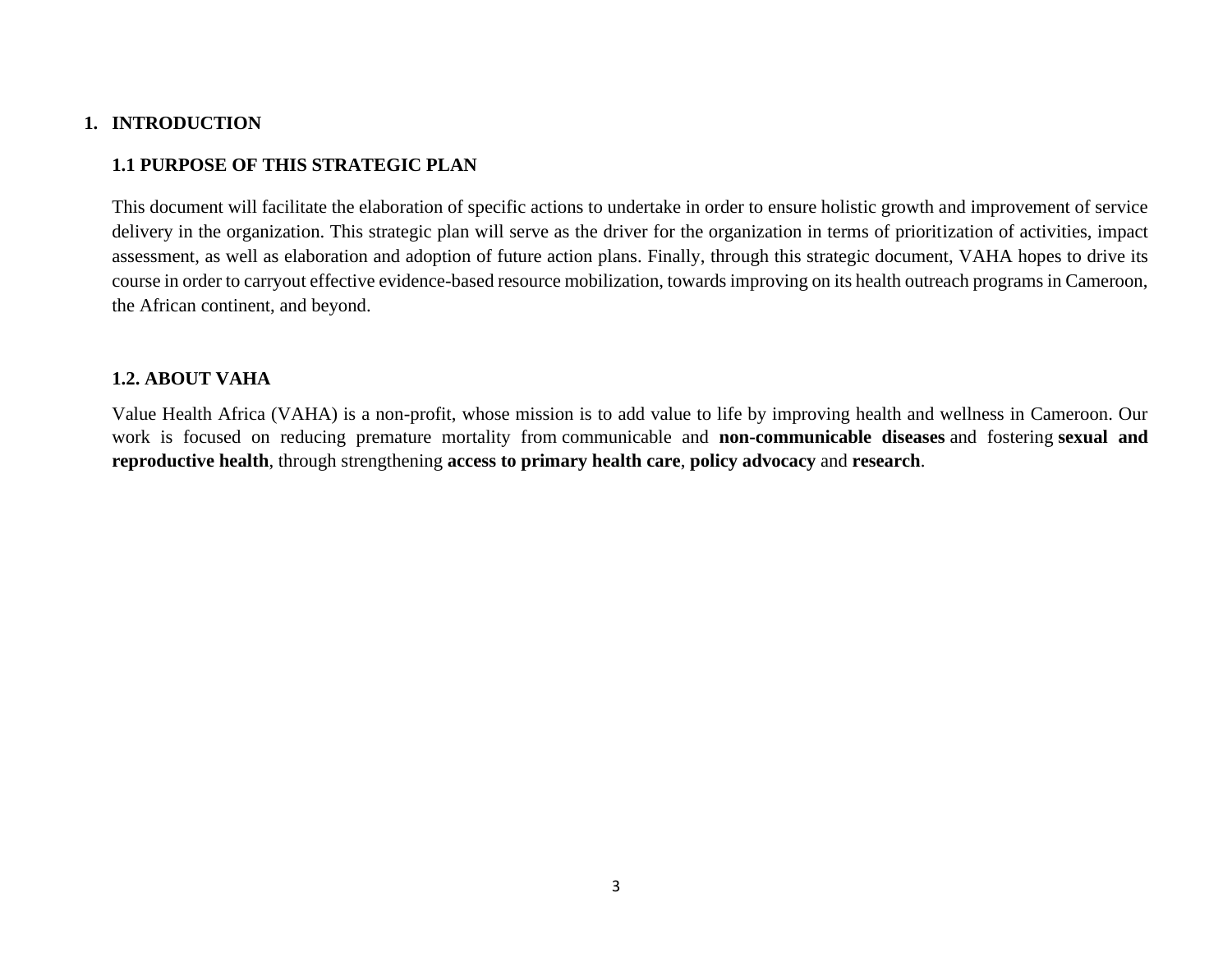#### <span id="page-4-0"></span>**2.1 ORGANIZATIONAL STRUCTURE**



#### **VALUE HEALTH AFRICA' ORGANIGRAM CHART**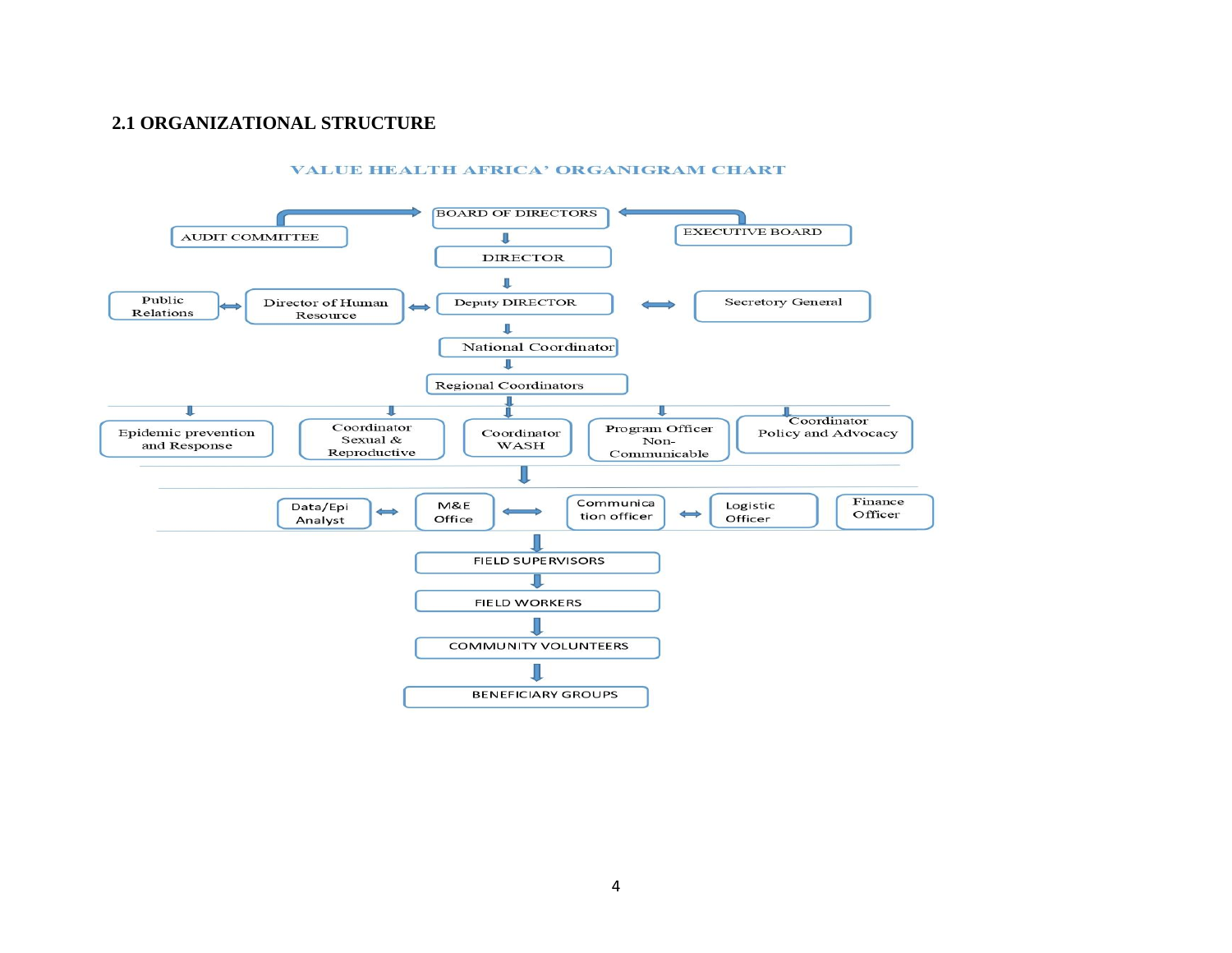Value Health Africa (VAHA) is an indigenous, non-political, non-religious development organization, established in 2015 to sensitize, to add value to life by improving health and wellness in Cameroon. Our work is focused on reducing premature mortality from **communicable** and **non-communicable diseases** and fostering **sexual and reproductive health**, through strengthening **access to primary health care**, **policy advocacy** and **research.** VAHA has as headquarters in Bamenda, North West Region of Cameroon, but its activities span across the national territory.

VAHA has five pillars; **Non communicable disease program**; **Sexual and Reproductive Health**; **Water Hygiene and Sanitation**; **Epidemic Prevention and Response** and **Research/Policy Advocacy**. All these are achieved through sensitization and awareness raising through radio talks, outreaches in schools, screening campaigns in communities and capacity building programs.

The executive committee of VAHA comprises a President, Secretary General, Treasurer, and a national Coordinator, who are professionals coopted by the organization to coordinate its activities. A board of directors is still to be put in place. The CEO works in collaboration with 4 staff under the supervision of the executive committee to carryout various organizational activities.

#### <span id="page-5-0"></span>**2. CONTEXTUAL FRAMEWORK**

#### <span id="page-5-1"></span>**3.1 CONTEXTUAL ANALYSIS**

The African continent, already home to some of the world's poorest populations, is facing several epidemiological challenges at this moment. The main challenge in Cameroon is the weak health systems to detect, report and response to public health threats. In addition, the growing burden of non-communicable diseases is overwhelming the already burden systems in place. These are expected to overtake communicable diseases as Africa's biggest health challenge by 2030. Additionally, continued high rates of maternal and child mortality and rising rates of injuries linked to violence, particularly in urban areas, are weighing down a system that is already inadequate to the challenges facing it. Health care delivery infrastructure is insufficient, coupled with insufficient public spending on health, resulting in catastrophic effects on household income, which is further exacerbated by the uncertainty that predominates in international donor funding in the current global economic climate. In the absence of public health coverage, the poorest Africans have little or no access to care. What is even more appalling is the lack access to the fundamental prerequisites of health: clean water, sanitation and adequate nutrition.

VAHA has been able to reach out to over 3million persons through awareness raising on sexuality, free screening campaigns on HIV/AIDs diabetes, hypertension, kidney and obesity in over 200 communities throughout the national territory. It has also been able to set up 10 control clinics in communities where sufferers of the above mentioned diseases are managed so as to prevent further complications. VAHA has organized capacity building for community health volunteers and opinion leaders to boost community event-based surveillance in most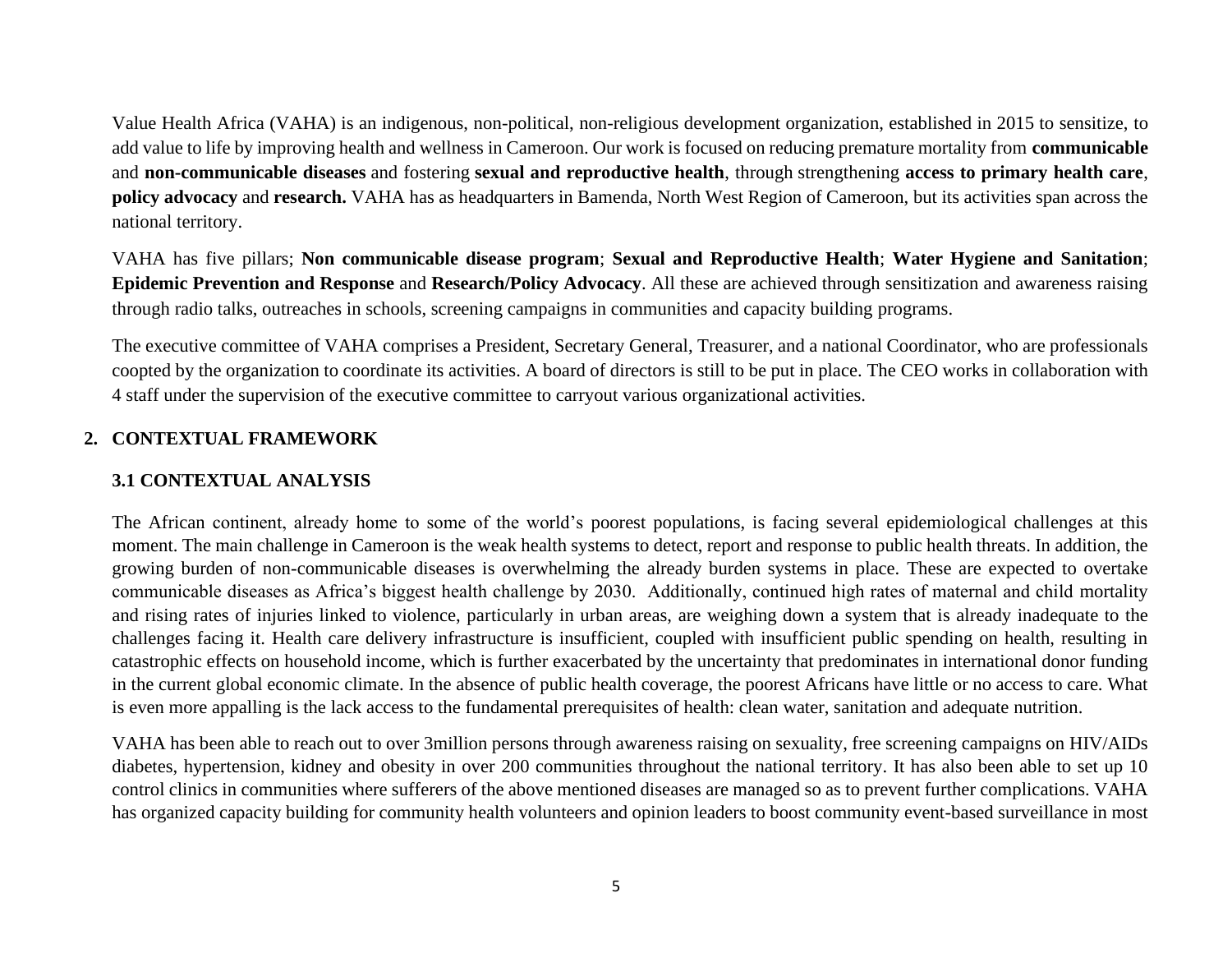vulnerable regions and districts. In addition, VAHA has organized seminars were women were trained on research writing; research methods; data collection and analysis which led to the creation of a research team. VAHA has been able to screen over 7,500 persons since its creation for diseases such as diabetes, hypertension, breast and cervical cancer, kidney infections, obesity, prostate cancer, and hepatitis B in HIV/AIDS. Many people have been reached through educative talks in schools, radio programs and social media (Twitter, Facebook and Instagram).

VAHA has also supported communities in the prevention and early detection of outbreaks like cholera, measles, COVID-19 and other epidemic prone diseases by building capacity for over 2000 community health volunteers and opinion leaders. VAHA has also supported the South West Region to build capacity of all vulnerable health facilities on infection prevention and control to reduce health worker infections, nosocomial infections and antimicrobial resistance. So far, we have built capacity and instituted IPC committees in 7 health facilities in the South West region.

VAHA also has an online platform form were about 200 young medical personnel volunteer their services to the public which has greatly increased awareness on infectious diseases, sexual and reproductive health and rights and NCD's.

#### <span id="page-6-1"></span><span id="page-6-0"></span>**3.2 SWOT ANALYSIS**

#### **3.2.1 Strengths:**

- Strong institutional systems
- Competent health staff
- Large Volunteers Network
- Creation of control clinics
- Partnering with other organizations
- International recognition

#### <span id="page-6-2"></span>**3.2.2 Weaknesses:**

- Insufficient financial resources
- Lack of automobile equipment
- Insufficient human resource capacity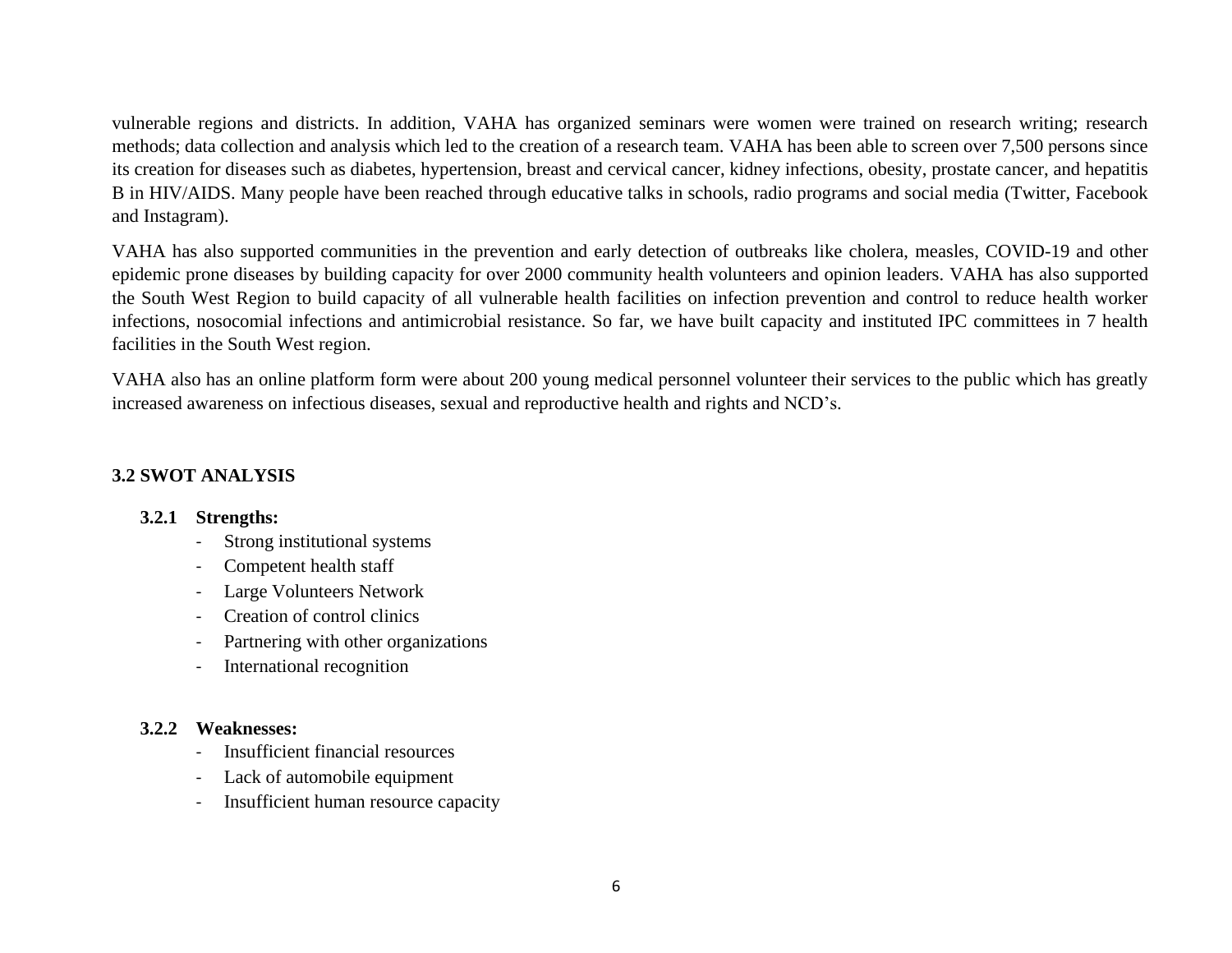#### <span id="page-7-0"></span>**3.2.3 Opportunities:**

- Working in close collaboration with health facilities and the ministry of public health
- Working with communities
- Few organizations in Cameroon working on NCDs (only 3)

#### <span id="page-7-1"></span>**3.2.4 Threats:**

- High illiteracy rates in communities
- Language barriers (each community with its own mother tongue requiring translation from the national languages; English and French)
- Political instability and insecurity

#### <span id="page-7-2"></span>**3.3 STAKEHOLDERS**

VAHA works in collaboration with a host of partners, including the local communities served, local traditional, religious, and administrative authorities, government agencies (ministries of public health, territorial administration and decentralization), national organizations (Cameroon red cross, CNLS, CAMNAFAW, Young African Leadership Initiative Cameroon, Centre for Evidence Based Health, Phytobiotechnology Research Foundation, Women for a Change Cameroon, Baptist Health Board, Biopharcam, Academic and Career Development Initiative Cameroon), as well as international partners, such as: International medical corps, NCD Alliance, Street child, global health strategies, Friends of Children with Cancer (Tanzania), US Embassy Cameroon.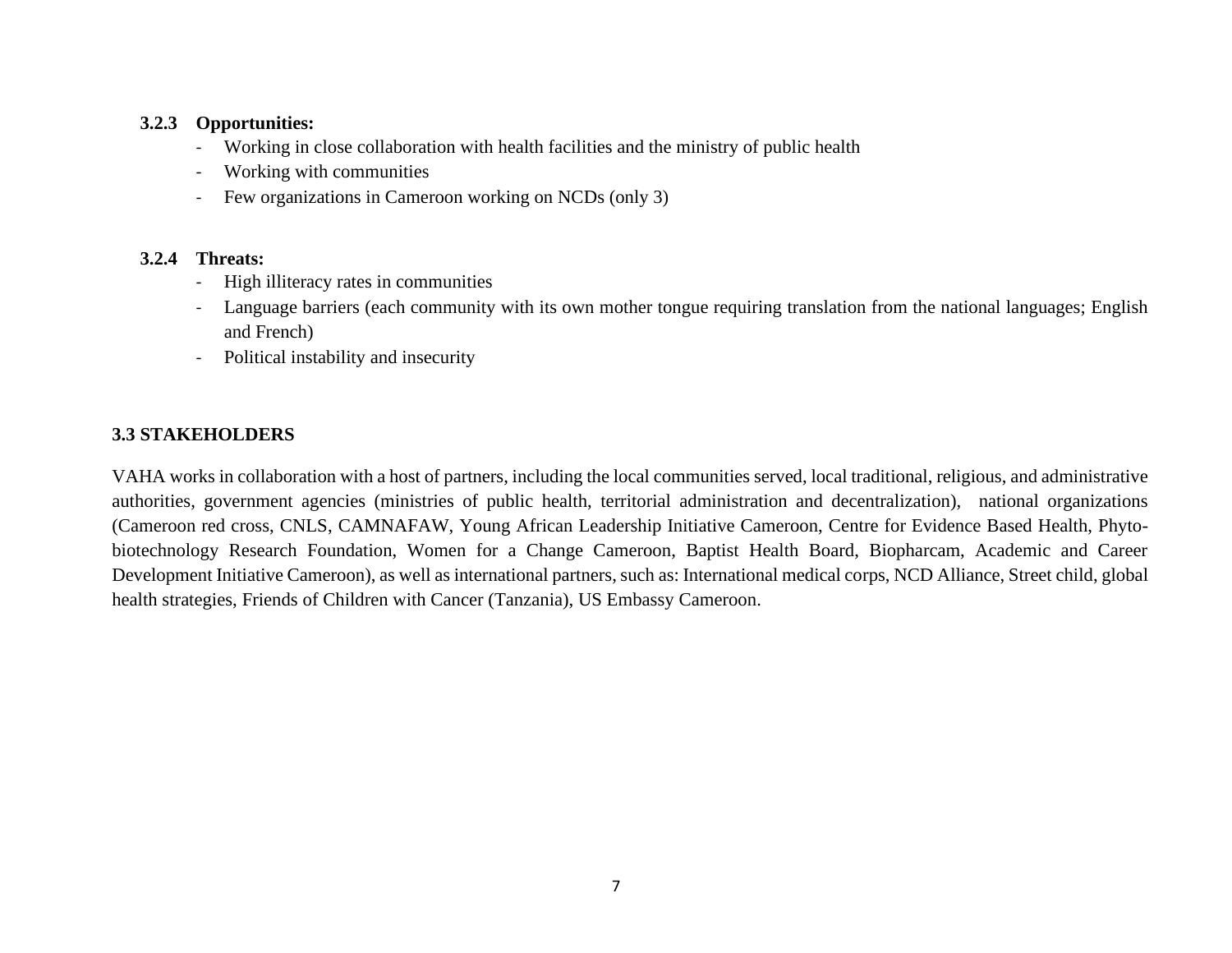#### <span id="page-8-0"></span>**3. STRATEGY 2020 – 2025**

#### <span id="page-8-1"></span>**4.1 VISION**

Improved quality of life through health promotion and sustainable community development.

#### <span id="page-8-2"></span>**4.2 MISSION**

Capacity building, health systems strengthening, and advocacy for improved quality of life in communities.

#### <span id="page-8-3"></span>**4.3 SLOGANS**

Your Health, Your Wealth

#YHYW

#### <span id="page-8-5"></span><span id="page-8-4"></span>**4.4 CORE VALUES**

#### **4.4.1 Solidarity:**

We sympathize with the victims of NCDs and the vulnerable communities with whom we work, without discriminating persons irrespective of their background.

#### <span id="page-8-6"></span>**4.4.2 Determination:**

We are committed and hardworking, making every effort to achieve our objectives as an organization, despite the limited means available.

#### <span id="page-8-7"></span>**4.4.3 Transparency:**

We uphold honest dialogue and openness in communication between us, our partners, and the communities we serve, providing feedback on our work when.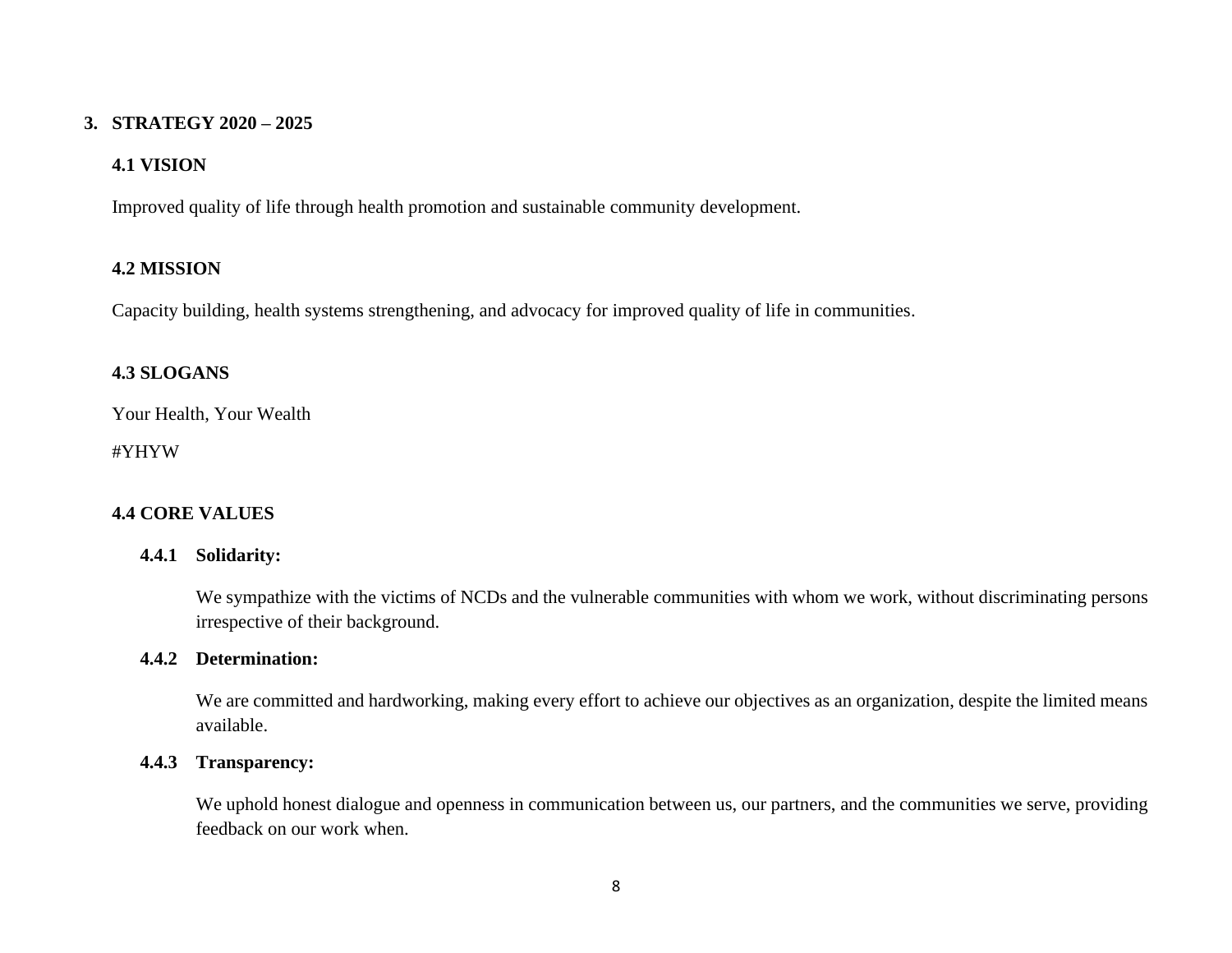#### <span id="page-9-0"></span>**4.4.4 Team Spirit:**

We value the contributions of every member of our team and we cherish working together for the achievement of organizational objectives.

#### <span id="page-9-1"></span>**4.4.5 Research and Innovation:**

We are committed to identifying issues of concern to the communities where we work, as well as engaging the scientific community in finding useful solutions to these issues.

#### <span id="page-9-2"></span>**4.5 STRATEGIES**

- **1. Capacity Building:** We will empower the community with knowledge and skills for sustainable livelihood promotion.
- **2. Improve Early detection and reporting of diseases:** We will strengthen community health systems by building capacity for community health workers and volunteers on diseases surveillance, and infection prevention and control.
- **3. Health Promotion:** We will establish social platforms for community engagement in the fight against NCDs and the promotion of healthy lifestyle.
- **4. Research and Policy Advocacy:** We will encourage research and the adoption of improved community health promotion strategies.
- **5. Organizational Growth:** We will develop our management systems for improved service delivery and organizational expansion.

| <b>Value Health Africa</b><br>Pillar           | <b>Strategies</b>    | Objective                                                                                                             | <b>Expected</b><br><b>Outcomes</b>                                                          | <b>Activities</b>   | <b>Performance</b><br><b>Indicators</b>                                                                                                                        |
|------------------------------------------------|----------------------|-----------------------------------------------------------------------------------------------------------------------|---------------------------------------------------------------------------------------------|---------------------|----------------------------------------------------------------------------------------------------------------------------------------------------------------|
| NON-<br><b>COMMUNICABLE</b><br><b>DISEASES</b> | Capacity<br>building | We will<br>empower the<br>community<br>with<br>knowledge<br>and skills for<br>sustainable<br>livelihood<br>promotion. | Improved<br>community NCD<br>management<br>strategies for 100<br>communities in<br>Cameroon | Nutrition education | Number of<br>community groups<br>trained on NCD<br>management<br>Number of<br>community<br>volunteers trained<br>on NCD follow up<br>Number of group<br>member |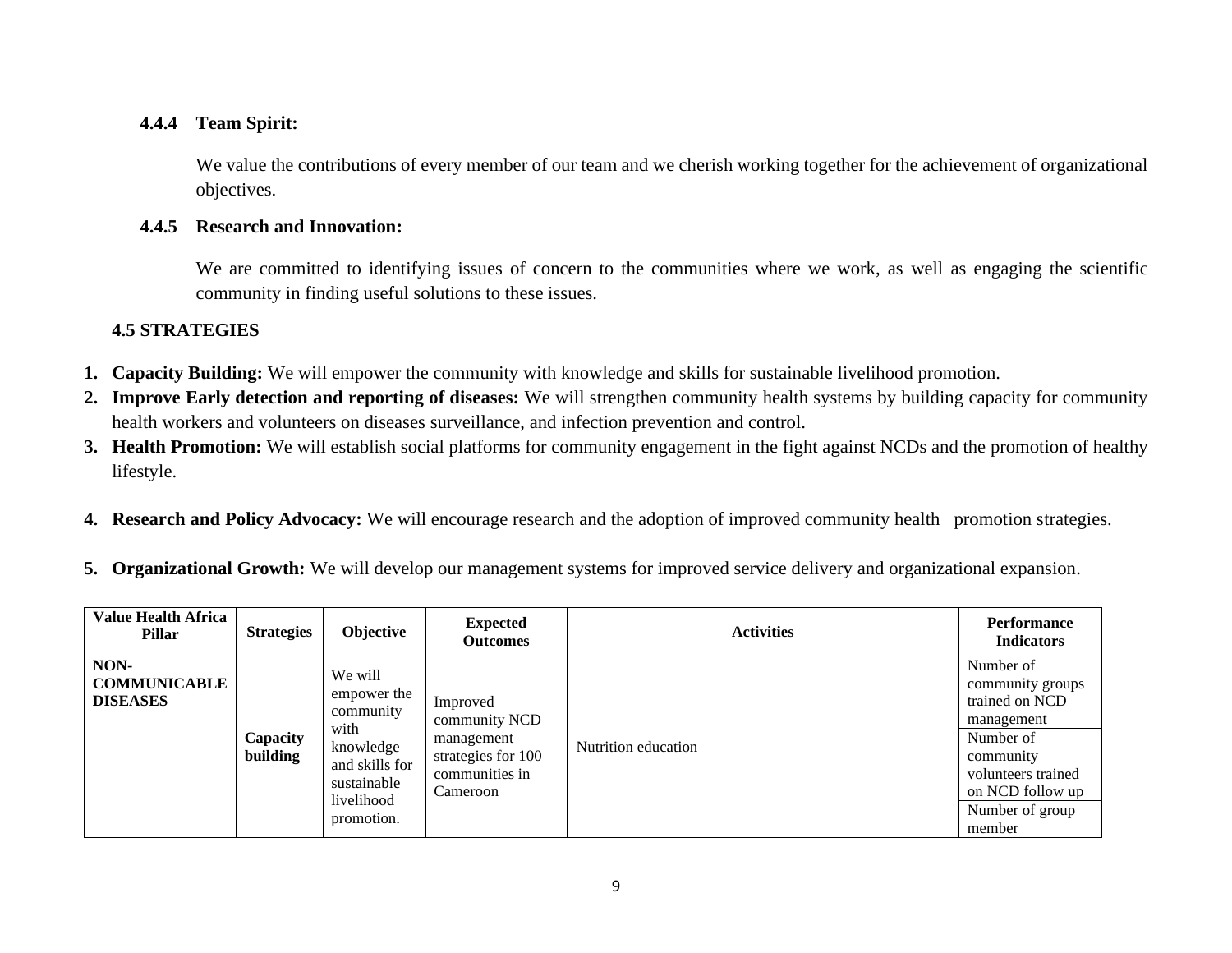|  |                            |                                                                                                                                                                               |                                                                                                                        |                                                                                                                                     | participating in<br>training                                                                                                                                                      |
|--|----------------------------|-------------------------------------------------------------------------------------------------------------------------------------------------------------------------------|------------------------------------------------------------------------------------------------------------------------|-------------------------------------------------------------------------------------------------------------------------------------|-----------------------------------------------------------------------------------------------------------------------------------------------------------------------------------|
|  |                            |                                                                                                                                                                               |                                                                                                                        | Radio programs on NCDs                                                                                                              | Number of                                                                                                                                                                         |
|  |                            |                                                                                                                                                                               | Increased<br>community<br>involvement in<br>sustainable<br>livelihood practices                                        | Organize competitive programs to encourage competence                                                                               | community<br>solidarity groups<br>trained on NCD<br>sustainable<br>livelihood<br>initiatives                                                                                      |
|  |                            |                                                                                                                                                                               |                                                                                                                        | Scholarship schemes<br>Train CBOs and health care providers on health sector<br>partnership strategy in collaboration with MINSANTE | Number of groups<br>trained and engaged<br>in sustainable<br>livelihood practices                                                                                                 |
|  | <b>Health</b><br>promotion | We will<br>establish<br>social<br>platforms for<br>community<br>engagement<br>in the fight<br>against<br>NCD <sub>s</sub> and<br>the<br>promotion of<br>healthy<br>lifestyle. | Increased<br>community<br>involvement in the<br>fight against NCDs<br>and sexual and<br>reproductive health<br>issues. | Screening campaigns on NCDs and salient health issues<br>Create support club (VAHA club)                                            | Number of<br>community<br>solidarity groups<br>(VAHA clubs)<br>established<br>Number of<br>community<br>members<br>participating in<br>group activities<br>Number of<br>community |
|  |                            |                                                                                                                                                                               |                                                                                                                        | Establish NCD control clinics                                                                                                       | volunteers engaged<br>in NCD follow up<br>and livelihood<br>support of the<br>solidarity groups.                                                                                  |
|  |                            |                                                                                                                                                                               | Increased<br>community<br>awareness on<br>healthy lifestyle<br>practices                                               | Sensitization and awareness raising in communities                                                                                  | Number of<br>communities<br>attending awareness<br>raising events                                                                                                                 |
|  |                            |                                                                                                                                                                               |                                                                                                                        | Recruit volunteers, NCD case follow-up and health<br>promotion engagement in collaboration with the solidarity<br>groups            | Number of control<br>clinics established<br>Number of<br>community<br>solidarity groups                                                                                           |
|  |                            |                                                                                                                                                                               |                                                                                                                        |                                                                                                                                     |                                                                                                                                                                                   |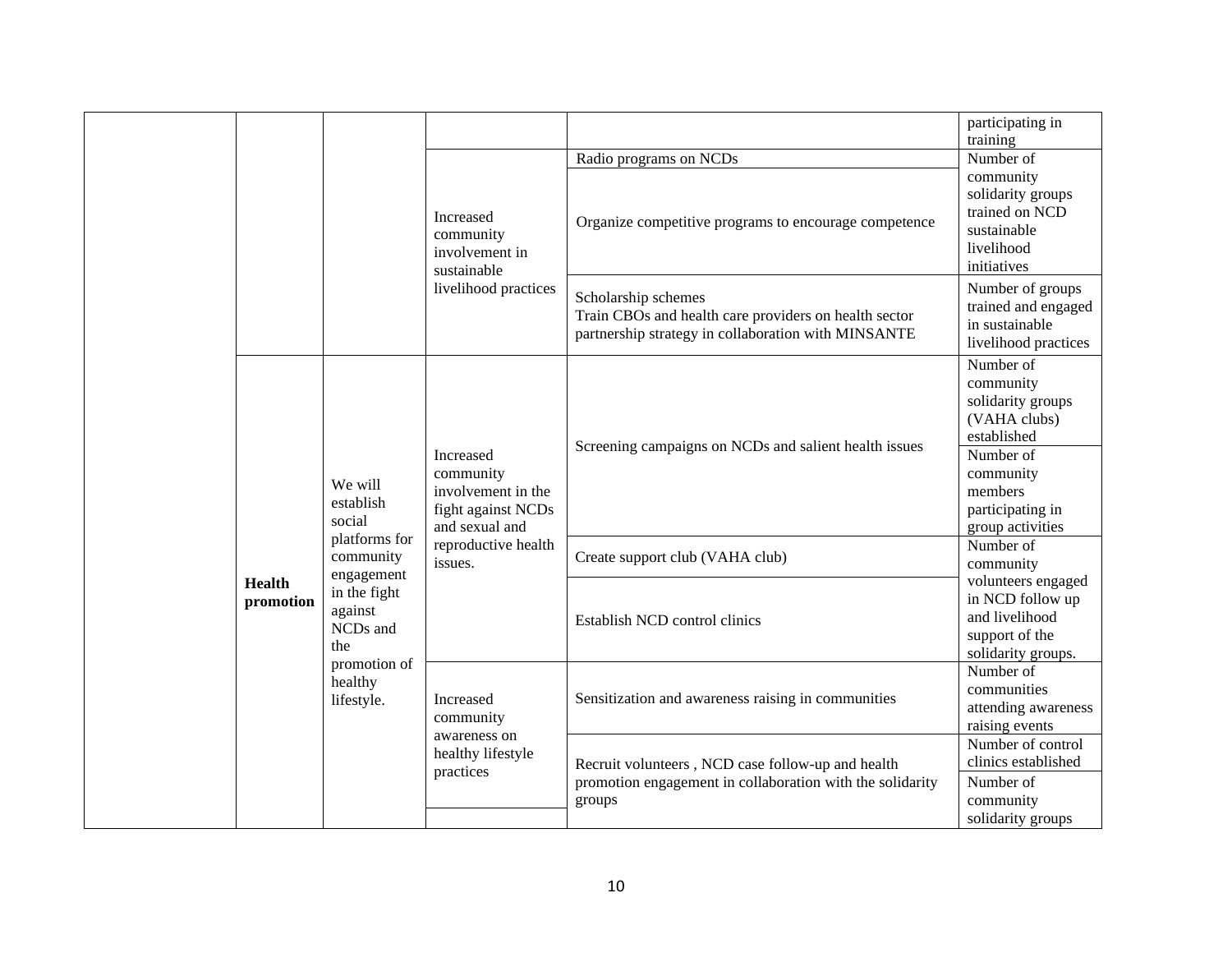|  |  | Increased access to<br>nutrition and<br>livelihood support |  | trained and engaged<br>in appropriate<br>nutritional<br>practices.<br>Number of<br>community group<br>members trained<br>and engaged in<br>appropriate<br>nutritional practices |
|--|--|------------------------------------------------------------|--|---------------------------------------------------------------------------------------------------------------------------------------------------------------------------------|
|--|--|------------------------------------------------------------|--|---------------------------------------------------------------------------------------------------------------------------------------------------------------------------------|

| <b>SEXUAL AND</b><br><b>REPRODUCTIVE</b><br><b>HEALTH AND</b><br><b>RIGHTS</b> | <b>Adolescent clinic</b><br>project:<br>To enhance<br>knowledge on<br>HIV/AIDS, create<br>an enabling<br>environment for<br>mutual aid among<br>Health promotion<br>peers, facilitate<br>social integration<br>among<br>youths through<br>shared<br>experiences and<br>extracurricular<br>activities. | Enhanced health<br>education and skills<br>for 10,000 adolescent<br>boys and girls. | $\bullet$<br>$\bullet$<br>٠ | Creation of 10 adolescent clinics in<br>crises zones in Cameroon (Far<br>North, North West, and South<br>West)<br>Organize seminars to educate<br>community on healthy lifestyle<br>(SRH)<br>Train young persons on the<br>creation of re-usable pads | Number of<br>functional<br>adolescent clinics<br>created |
|--------------------------------------------------------------------------------|-------------------------------------------------------------------------------------------------------------------------------------------------------------------------------------------------------------------------------------------------------------------------------------------------------|-------------------------------------------------------------------------------------|-----------------------------|-------------------------------------------------------------------------------------------------------------------------------------------------------------------------------------------------------------------------------------------------------|----------------------------------------------------------|
|--------------------------------------------------------------------------------|-------------------------------------------------------------------------------------------------------------------------------------------------------------------------------------------------------------------------------------------------------------------------------------------------------|-------------------------------------------------------------------------------------|-----------------------------|-------------------------------------------------------------------------------------------------------------------------------------------------------------------------------------------------------------------------------------------------------|----------------------------------------------------------|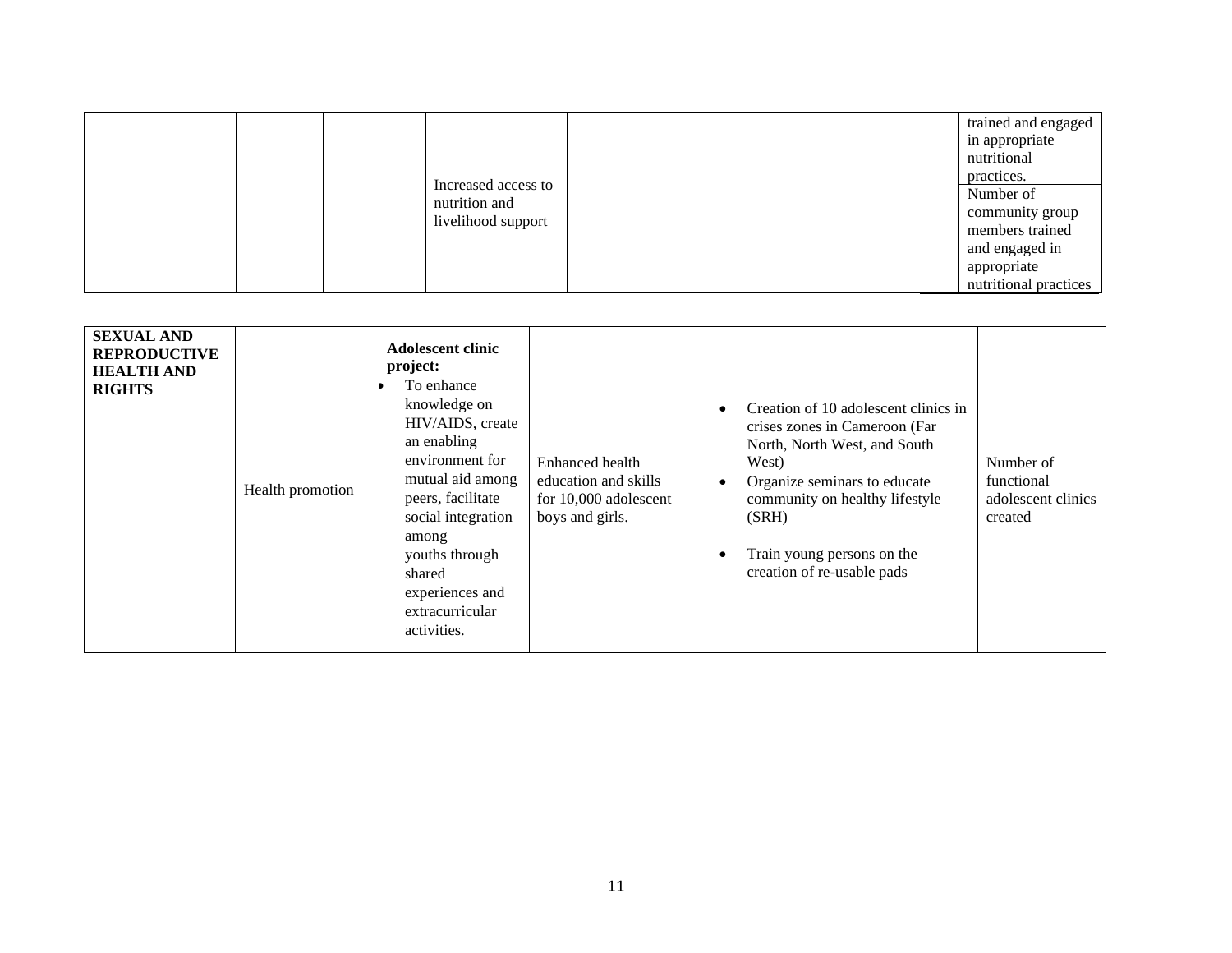| • To improve on drug<br>adherence<br>by<br>engaging<br>adolescents<br>in<br>sexual<br>and<br>reproductive health<br>education<br>and<br>linking them to<br>care.<br>Integrate education<br>on non-<br>Communicable<br>diseases and their<br>risk factors into this<br>scheme to promote<br>healthy lifestyle<br>amongst young<br>people. | Health talk/ Counseling/psychosocial<br>support;<br>Monthly health talks with adolescents in the<br>center and link them to other line support<br>services such as; psychosocial support,<br>linking rape and other victims to care and<br>social services in the community. -<br>Enhancing practical sessions on hygiene<br>practices (hand washing, water purification,<br>production of local detergents) and also on<br>non-communicable diseases (physical<br>activities, nutrition etc).<br>Matching youths to mentors | Number of<br>adolescents<br>enrolled in the<br>clinics<br>Number of rape<br>and abuse cases<br>linked to care<br>Number of health<br>talk sessions<br>provided<br>Number of<br>adolescents<br>matched with<br>mentors |
|------------------------------------------------------------------------------------------------------------------------------------------------------------------------------------------------------------------------------------------------------------------------------------------------------------------------------------------|------------------------------------------------------------------------------------------------------------------------------------------------------------------------------------------------------------------------------------------------------------------------------------------------------------------------------------------------------------------------------------------------------------------------------------------------------------------------------------------------------------------------------|-----------------------------------------------------------------------------------------------------------------------------------------------------------------------------------------------------------------------|
|                                                                                                                                                                                                                                                                                                                                          | <b>Extracurricular activities: Outdoor</b><br>activities such as site visits; sketches,<br>writing competitions, sporting activities to<br>boost confidence amongst the positive cases<br>and integrating them in the society.                                                                                                                                                                                                                                                                                               | Number of<br>extracurricular<br>activities held.                                                                                                                                                                      |
|                                                                                                                                                                                                                                                                                                                                          | HIV/AIDS blood test; We will be joining<br>the HIV free campaign, by getting all<br>adolescents in crises zones tested for the                                                                                                                                                                                                                                                                                                                                                                                               | Number of<br>Adolescents<br>tested                                                                                                                                                                                    |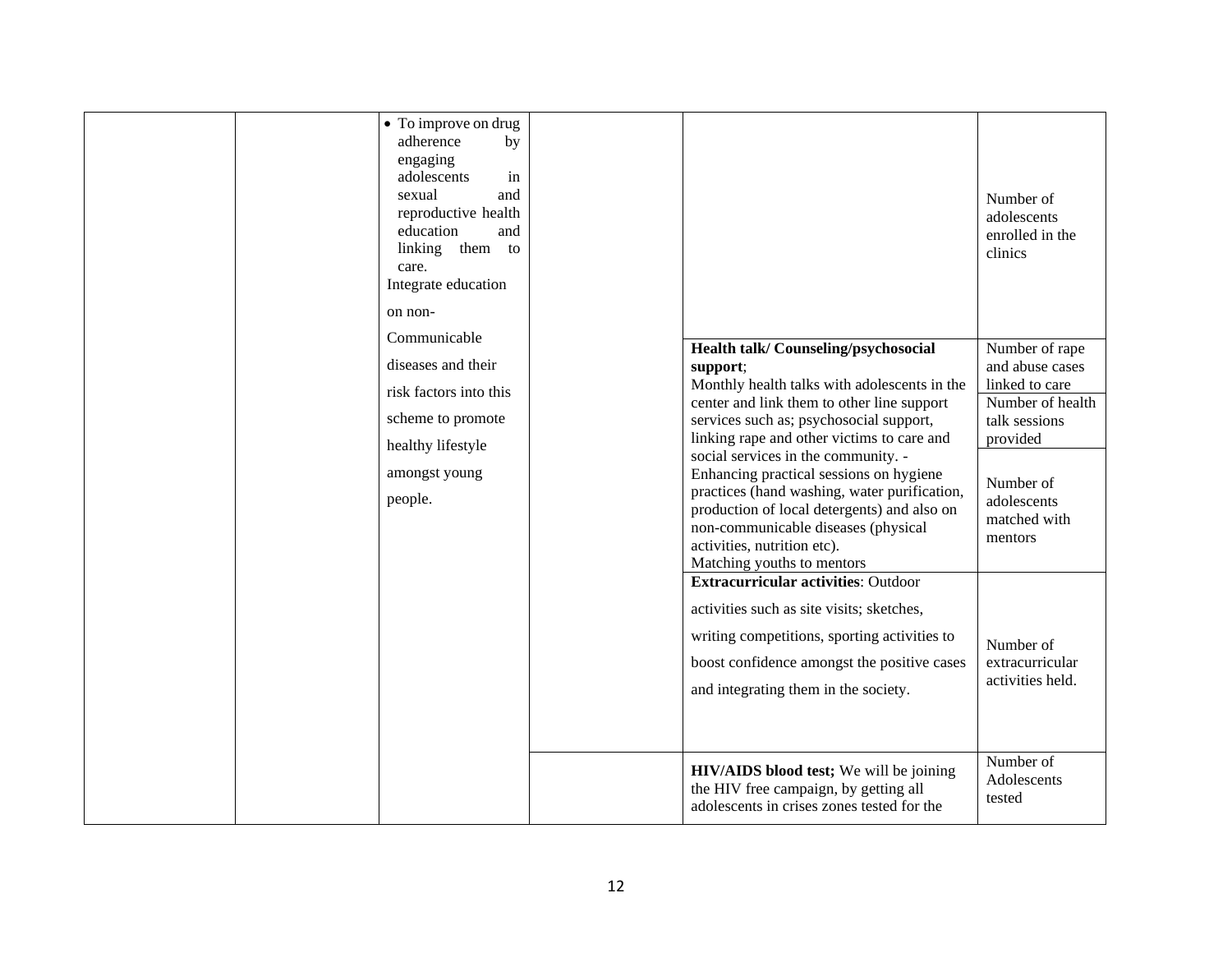|                                                       |                          |                                                                                                    | Safe woman hood:<br>supporting                                                                                                                                                | virus and positive cases enrolled in the<br>treatment center.<br>Setting up of 10 perinatal Psychosocial                                                        | Number of<br>positive cases<br>linked to<br>treatment<br>• Number of<br>perinatal clinics                                             |
|-------------------------------------------------------|--------------------------|----------------------------------------------------------------------------------------------------|-------------------------------------------------------------------------------------------------------------------------------------------------------------------------------|-----------------------------------------------------------------------------------------------------------------------------------------------------------------|---------------------------------------------------------------------------------------------------------------------------------------|
|                                                       |                          | 2. Safe woman<br>hood:<br>to improve sexual                                                        | 3000pregnant women<br>access antenatal and<br>psychosocial support<br>services, and 3000<br>victims of sexual<br>abuse to access care<br>and other social<br>support services | support clinic in different hospitals where<br>ANC and maternity services are available<br>for the identification and management of<br>perinatal depression.    | created<br>• Number of<br>women<br>supported<br>through the<br>clinics                                                                |
|                                                       |                          | and reproductive<br>health and rights for<br>girls and women.<br>amongst women and<br>young girls. |                                                                                                                                                                               | Organize 100 sessions on sexual and<br>reproductive health and rights: social media,<br>Radio, TV etc                                                           | • Number of<br>sessions<br>organized.<br>• Number of calls<br>received on<br>sexual abuse                                             |
|                                                       |                          |                                                                                                    |                                                                                                                                                                               | Organizing two community sensitization<br>campaigns on sexual abuse yearly                                                                                      | • Number of<br>participants<br>• Number of<br>victims sharing<br>their stories                                                        |
| <b>Epidemics</b><br><b>Prevention and</b><br>response | <b>Capacity building</b> |                                                                                                    | $\bullet$ Enhance<br>community<br>surveillance<br>$\bullet$ Enhance risk<br>communication of                                                                                  | Capacity building for 10,000 community<br>health volunteers,                                                                                                    | • Number of<br>community<br>health workers<br>trained<br>• Number of<br>community<br>cases detected<br>by community<br>health workers |
|                                                       |                          |                                                                                                    | endemic and<br>epidemic diseases                                                                                                                                              | • Community engagement to demystify<br>myths and misconception around<br>epidemics.<br>• Production of 1000 online and offline<br>messages on epidemic diseases | • Number of<br>community<br>engagement<br>programs                                                                                    |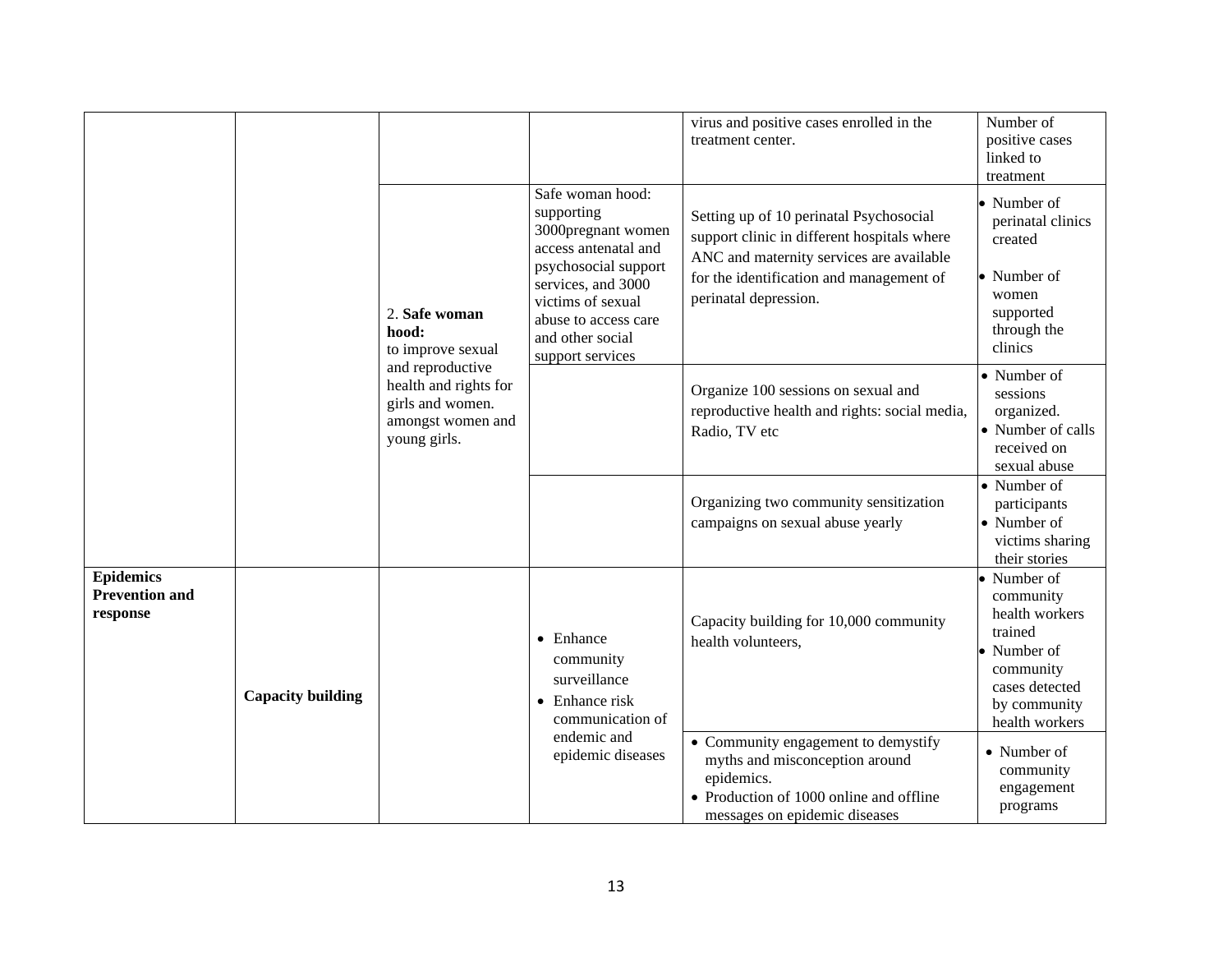|                                                         |                                              |                                                                                                                                                                                                                                                                                  |                                                                                                                                                                                                                                                                                                                                                                            |                                                                                                                                                            | online and<br>offline held<br>• Number of<br>awareness and<br>sensitization<br>messages<br>developed<br>• Number of<br>persons<br>engaged in<br>online and<br>offline<br>programs |
|---------------------------------------------------------|----------------------------------------------|----------------------------------------------------------------------------------------------------------------------------------------------------------------------------------------------------------------------------------------------------------------------------------|----------------------------------------------------------------------------------------------------------------------------------------------------------------------------------------------------------------------------------------------------------------------------------------------------------------------------------------------------------------------------|------------------------------------------------------------------------------------------------------------------------------------------------------------|-----------------------------------------------------------------------------------------------------------------------------------------------------------------------------------|
|                                                         | <b>Increasing</b><br>vaccination<br>coverage | Zero vaccine<br>preventable deaths<br>project: this project<br>aims at ensuring that<br>every child in crises<br>communities within<br>vaccination age has<br>access to routine<br>vaccination as well<br>as preventing the<br>resurgence of<br>vaccine preventable<br>diseases. | • To strengthen 100<br>vulnerable health<br>facilities in cold<br>chain management<br>and community<br>engagement.<br>$\bullet$ To identify 10,000<br>zero dose children<br>and enroll them<br>under a routine<br>vaccination<br>schedule.<br>• Conduct $200$<br>vaccination<br>campaigns in crises<br>and underserved<br>communities across<br>the national<br>territory. | • Organize community vaccination<br>campaigns in crises zones.<br>Build capacity for community health<br>$\bullet$<br>facilities on cold chain management. | • Vaccination<br>coverage for<br>targeted<br>communities.<br>• Number of<br>vaccination<br>campaigns<br>conducted.                                                                |
| <b>WATER</b><br><b>HYGIENE</b> and<br><b>SANITATION</b> | <b>Improving water</b><br>sources within     | This project will<br>support communities<br>to provide access to                                                                                                                                                                                                                 | $\bullet$ 10 boreholes for 10<br>vulnerable                                                                                                                                                                                                                                                                                                                                | 10 boreholes for 10 vulnerable<br>$\bullet$<br>communities created.                                                                                        | • Number of<br>boreholes<br>developed                                                                                                                                             |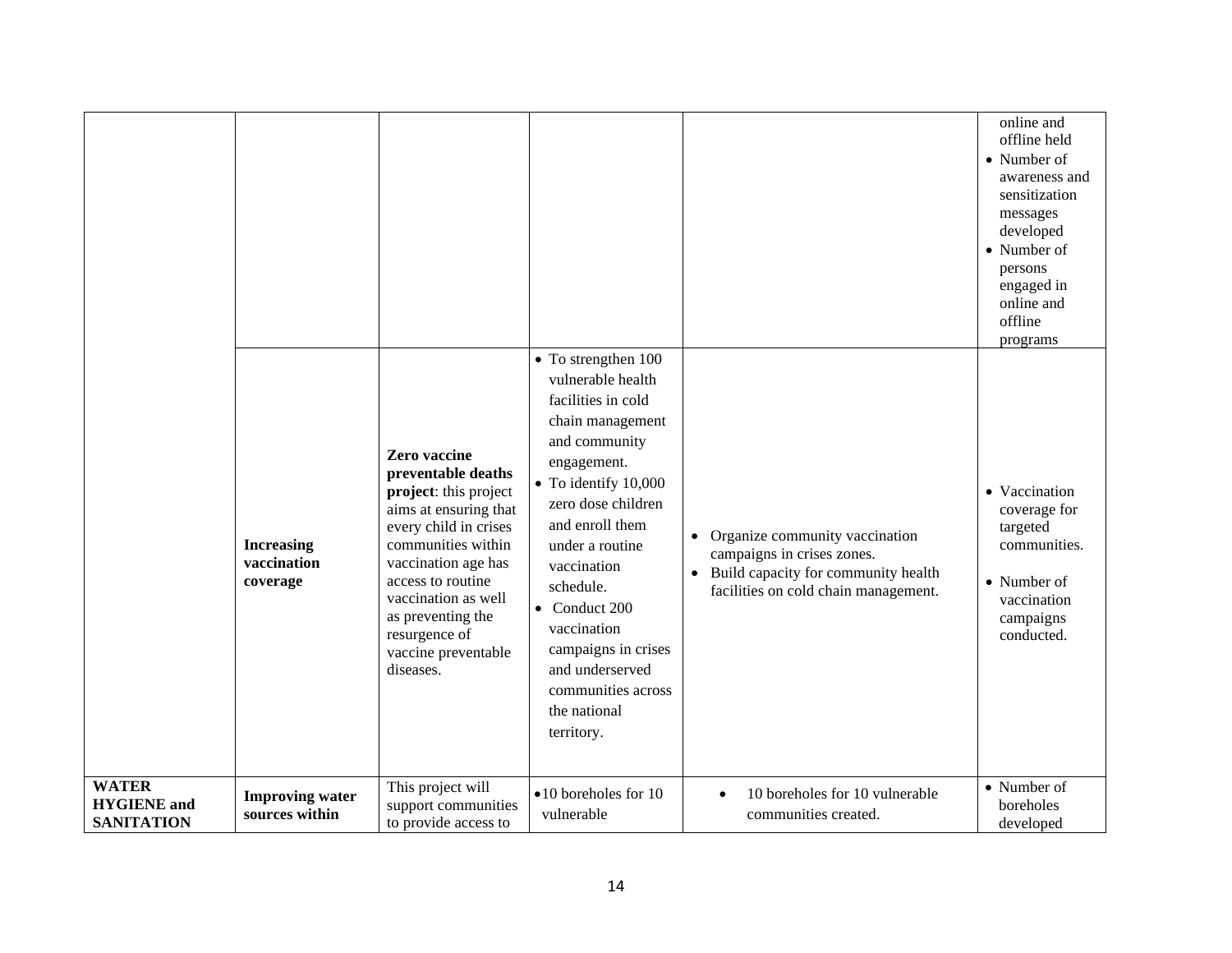|                                               | vulnerable<br>communities                                                     | portable drinking<br>water. The project<br>will involve<br>identifying the most<br>vulnerable<br>communities in need<br>of safe water,<br>digging of boreholes<br>and creation of a<br>community<br>management team to<br>manage the<br>boreholes. | communities<br>created.<br>$\bullet$ 100 hand washing<br>stations installed in<br>25 communities        | 100 hand washing stations installed<br>$\bullet$<br>in 25 communities                                                                                                                                                       | • Number of<br>handwashing<br>stations<br>installed                                                                                                                                        |
|-----------------------------------------------|-------------------------------------------------------------------------------|----------------------------------------------------------------------------------------------------------------------------------------------------------------------------------------------------------------------------------------------------|---------------------------------------------------------------------------------------------------------|-----------------------------------------------------------------------------------------------------------------------------------------------------------------------------------------------------------------------------|--------------------------------------------------------------------------------------------------------------------------------------------------------------------------------------------|
| <b>Research and</b><br><b>Policy Advocacy</b> |                                                                               | We will encourage                                                                                                                                                                                                                                  | Increased knowledge<br>on evidence-based<br>research and<br>dissemination of<br>findings                | Organize seminars on research project<br>writing and publication<br>Assist/facilitate publication of findings<br>from community work done.<br>Conduct scientific studies on salient health<br>issues affecting communities. | Number of<br>persons engaged<br>in research<br>Number of<br>publications done<br>on salient health                                                                                         |
|                                               | <b>Stakeholder</b><br>engagement<br>through evidence<br>based science         | research and the<br>adoption of<br>improved<br>community health<br>promotion strategies                                                                                                                                                            | Increased community<br>involvement in<br>policy advocacy for<br>improved health<br>promotion strategies | Develop policy briefs and advocate with<br>local and administrative authorities for the<br>adoption and improvement in community<br>health promotion strategies.                                                            | issues.<br>Number of<br>persons attending<br>health policy<br>dialog meetings<br>Number of policy<br>makers<br>championing the<br>adoption of<br>improve health<br>promotion<br>strategies |
| Organizational<br>growth                      | Institutionalizing<br>working and<br>sustainable<br>organizational<br>systems | We will develop our<br>management systems<br>for improved service<br>delivery and<br>organizational<br>expansion                                                                                                                                   | Improved<br>organizational<br>management and<br>resource mobilization<br>frame work                     | Develop organizational policy tools<br>Recruit and train board                                                                                                                                                              | Number of board<br>members and<br>staff recruited<br>and trained<br>Number of<br>organizational<br>management                                                                              |